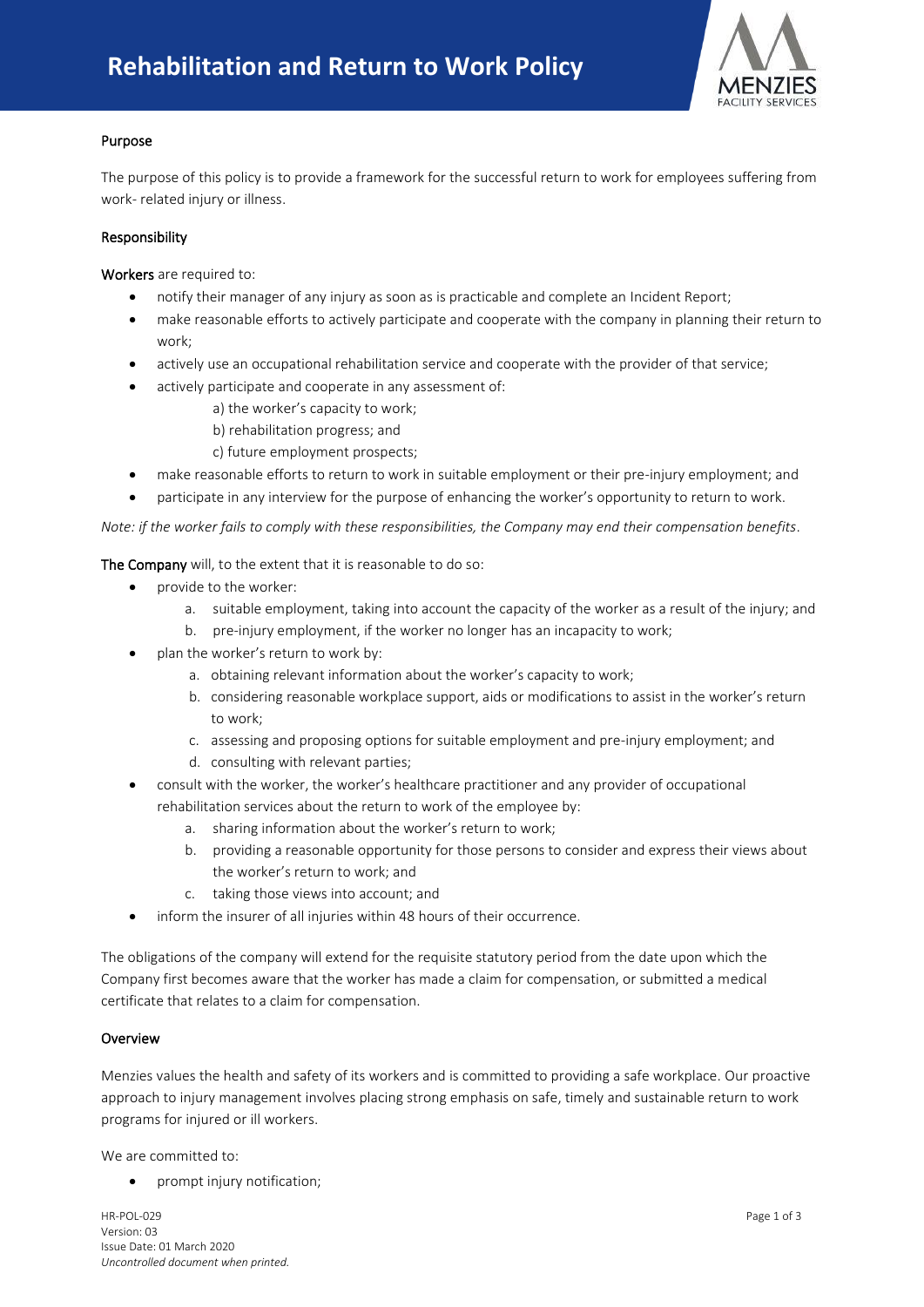# **Rehabilitation and Return to Work Policy**



- communication and consultation with all parties to develop appropriate return to work programs;
- accountability and responsibility for injury management being clearly understood;
- provision of suitable and meaningful activities during the return to work process; and
- dispute resolution as required

We will ensure the following positive approach in meeting these objectives, including:

- early and prompt reporting of injuries;
- appropriate and timely medical intervention and effective return to work planning;
- provision of suitable resources and productive duties for the injured worker;
- positive support and encouragement during the rehabilitation process; and
- regular review of incidents and accidents to seek preventive measures and achieve elevated levels of improvement

### The Return to Work Coordinator

The Return to Work Coordinator will ensure that both the Company and the worker honour their obligations under this policy.

### The designated Return to Work Coordinator is:

Name: Gow Gates

Phone: 02 8267 9993

Email: [menzies@gowgates.com.au](mailto:menzies@gowgates.com.au)

### Involving a rehabilitation provider

Rehabilitation providers are available to assist in the return to work of workers who suffer a workplace injury or illness. Referral to the following accredited providers may be considered where the Return to Work plan is complex and requires specialist knowledge.

Injured workers retain the right to nominate an accredited rehabilitation provider of their own choice.

### Disputes

If any disputes arise regarding return to work issues, they will be resolved in accordance with any relevant procedures specified in written directions issued by the Minister.

### Related Policies and Procedures

- Work, Health and Safety Policy
- Health and Wellbeing Policy
- MMS-PRO-036 Rehabilitation & Return To Work Procedure
- MMS-PRO-046 Hazard & Incident Management Procedure
- MMS-PRO-045 Workers Compensation Procedure

Authorised by:

Greg Springall CHIEF EXECUTIVE OFFICER

HR-POL-029 Page 2 of 3 Version: 03 Issue Date: 01 March 2020 *Uncontrolled document when printed.*